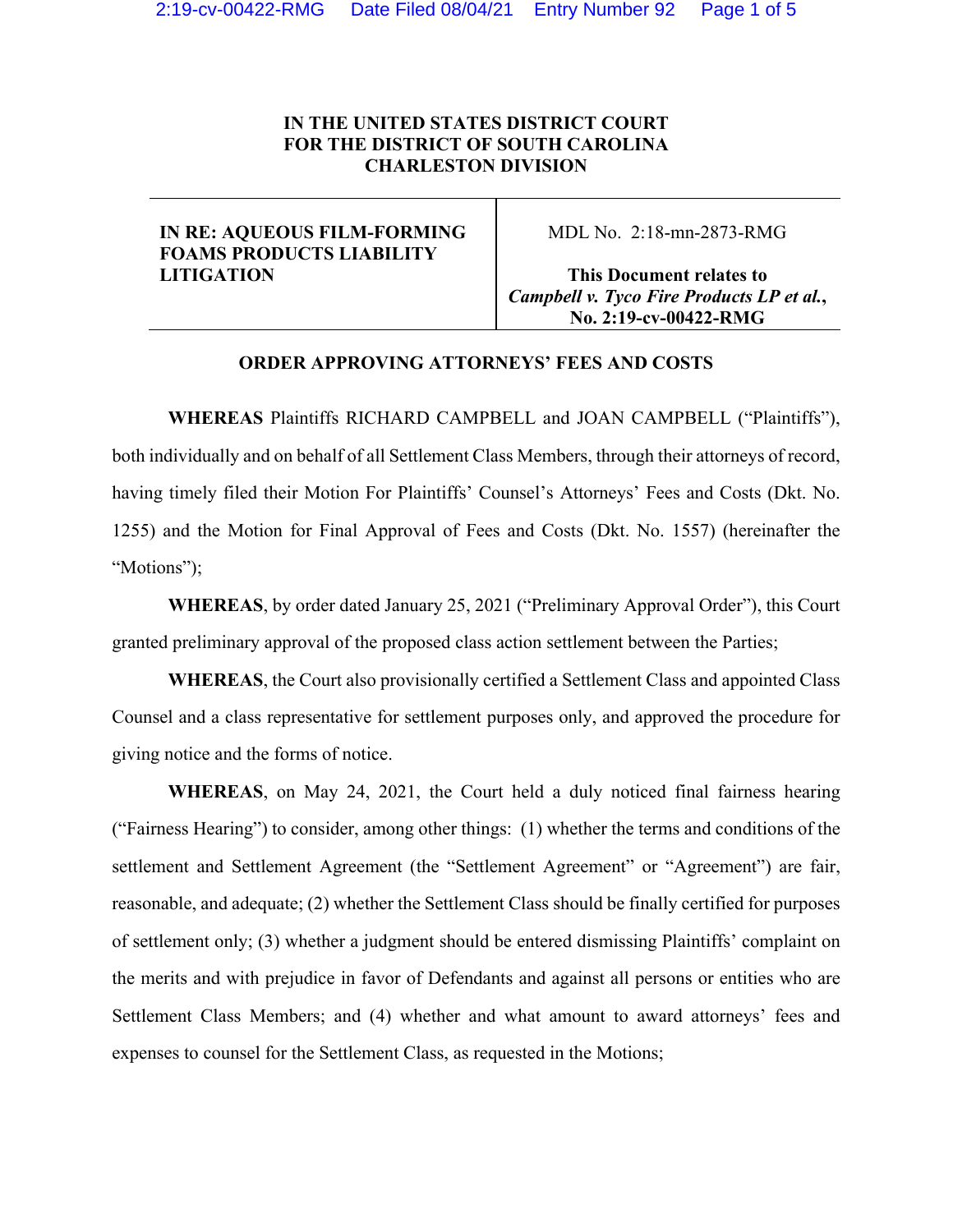### 2:19-cv-00422-RMG Date Filed 08/04/21 Entry Number 92 Page 2 of 5

**WHEREAS**, the Court considered all matters submitted to it at the Fairness Hearing and otherwise, including all information provided by the Parties with the Motions and all timely objections and responses to the Motions from Class Members ("Objections"), and it appears that notice substantially in the form approved by the Court in the Preliminary Approval Order was given in the manner that the Court ordered;

**WHEREAS**, the settlement was the result of extended, arms'-length negotiations;

**WHEREAS**, counsel for the parties are highly experienced in this type of litigation, with full knowledge of the risks inherent in this Action, and independent investigations by counsel for the parties suffices to enable the parties to make an informed decision as to the fairness and adequacy of the Settlement; and

**WHEREAS**, without admitting any liability, claim or defense the Parties determined that it was mutually advantageous to settle this Action and avoid the costs, delay, uncertainty and business disruption of ongoing litigation;

**WHEREAS**, upon careful consideration of all information provided with the Motions and all Objections to the Motions in the context of the overall Settlement, the Action, this MDL, and applicable law;

#### **IT IS HEREBY ORDERED THAT:**

1. Having considered the Motions, Objections, facts, arguments, and the applicable legal authorities, the Court finds that Plaintiffs' Motions are **GRANTED**. The Court hereby FINDS that the requested award of 33.33% of the total cash settlement value, inclusive of the 9% total MDL common benefit attorneys' fee and expense assessments required pursuant to Case Management Order No. 3 entered in this MDL on April 26, 2019 (Dkt. No. 72) ("CMO 3") (the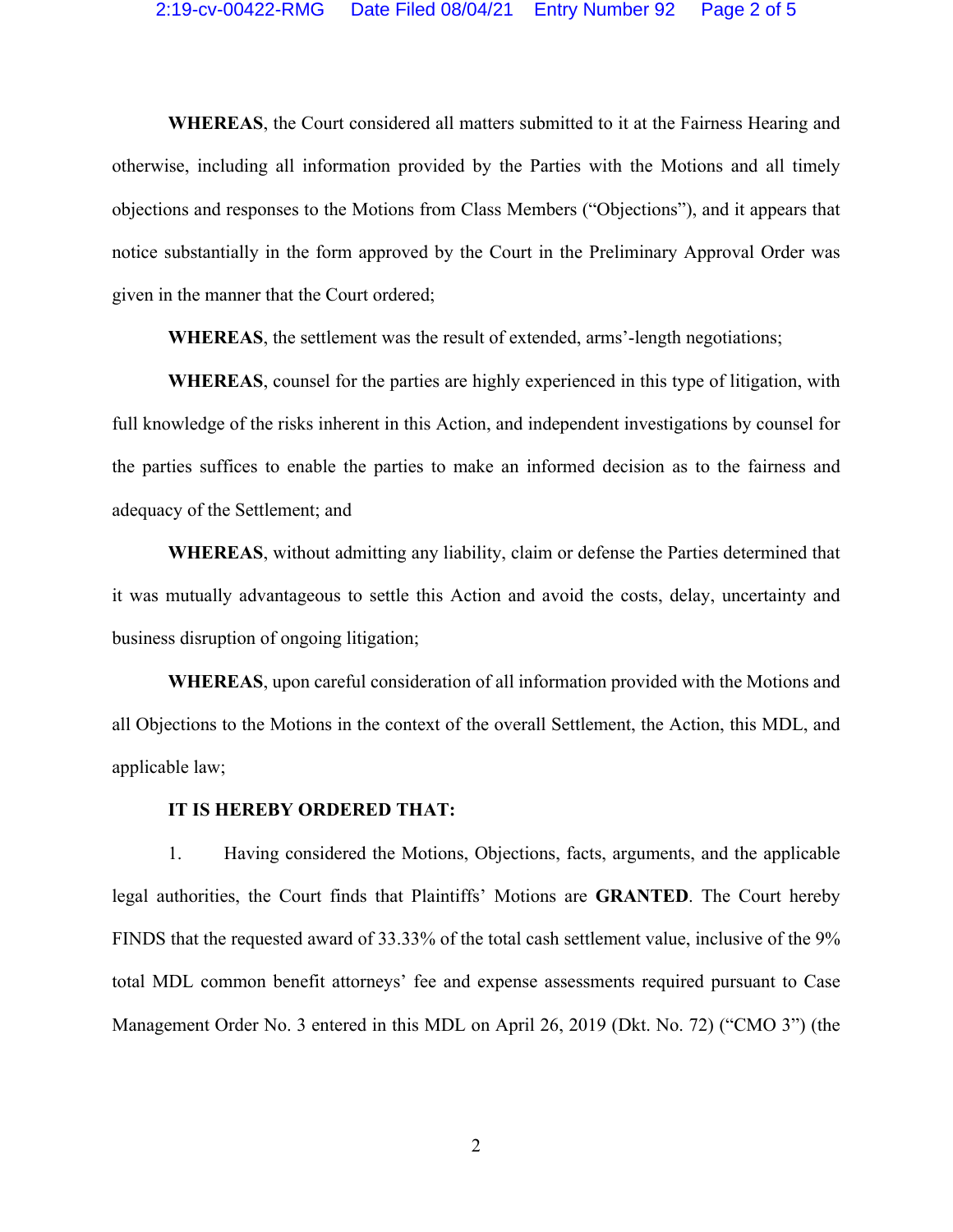### 2:19-cv-00422-RMG Date Filed 08/04/21 Entry Number 92 Page 3 of 5

"Common Benefit Assessment"), and as agreed pursuant to Section 6.8 of the Settlement Agreement, is APPROVED.

2. Having reviewed the Motions and supporting documents from Plaintiffs' counsel detailing the nature of the Action and the work/expense invested by such counsel, the Court finds that there is ample evidentiary support for a finding that the proposed 33.33% fee is a reasonable percentage of the common fund (*i.e*. the \$15 million Total Settlement value) in the context of this Action and MDL.

3. Plaintiffs' request for attorneys' fees is reasonable and in accordance with *Barber v. Kimbrell's Inc.*, 755 F.2d 216 (4th Cir. 1978), which sets out the relevant factors in making the determination. These include: (1) the time and labor expended; (2) the novelty and difficulty of the questions raised; (3) the skill required to properly perform the legal services rendered; (4) the attorney's opportunity costs in pressing the instant litigation; (5) the customary fee for like work; (6) the attorney's expectations at the outset of the litigation; (7) the time limitations imposed by the client or circumstances; (8) the amount in controversy and the results obtained; (9) the experience, reputation and ability of the attorney; (10) the undesirability of the case within the legal community in which the suit arose; (11) the nature and length of the professional relationship between attorney and client; and (12) attorneys' fees awards in similar cases.

4. A review of the *Barber* factors that are discussed at length in the Motions demonstrates that the proposed 33.33% fee is reasonable and should be approved. With respect to the time and labor required, Plaintiffs' counsel collectively invested hundreds of hours toward successful resolution of this Action and the issues presented in the Litigation were novel, difficult and complex, as explained in the Motions. Given the complexity of the factual and legal issues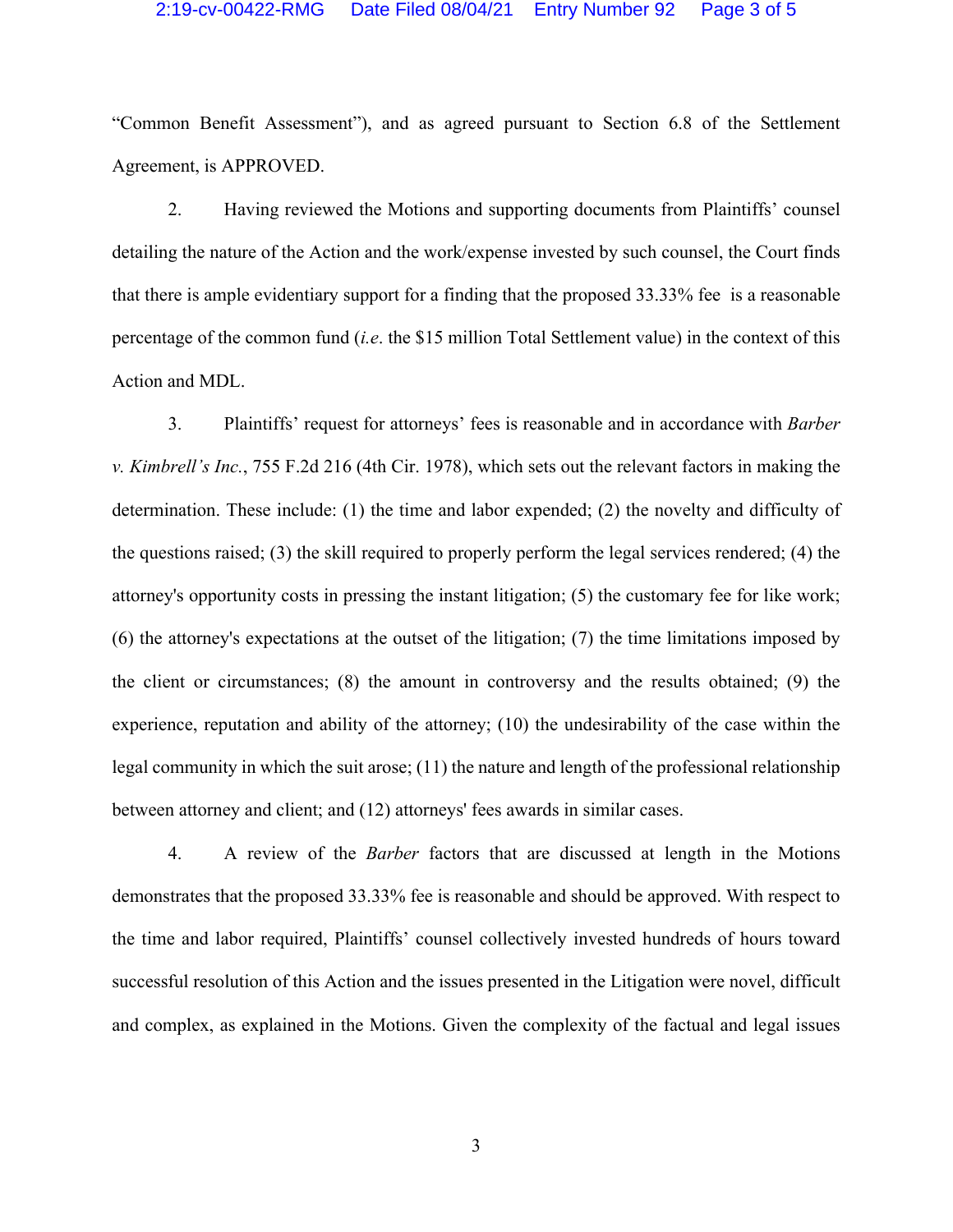presented in this case, the preparation, prosecution, and settlement of this case required significant skill and effort on the part of Plaintiffs' counsel.

5. Courts often award fees in class actions that are in the range of 30% or more. *LandAmerica 1031 Exch. Servs. v. Chandler*, No. MDL No. 2054, 2012 U.S. Dist. LEXIS 159630 (D.S.C. Nov. 7, 2012) (noting the survey of common fund fee awards in the Fourth Circuit and elsewhere by the Honorable Liam O'Grady). *See e.g., In re Heritage Bond Litig*., No. 02-ML-1475 DT(RCx), 2005 U.S. Dist. LEXIS 13555, at \*61 (C.D. Cal. June 10, 2005) (awarding 33 1/3% of \$27.783 million settlement); *In re Ravisent Techs., Inc. Sec. Litig*., No. 00-CV-1014, 2005 U.S. Dist. LEXIS 6680, at \*51 (E.D. Pa. Apr. 18, 2005) (awarding attorneys' fees of one-third of \$7 million settlement); *In re Corel Corp. Inc. Sec. Litig*., 293 F. Supp. 2d 484, 498 (E.D. Pa. 2003) (awarding 33 1/3% of \$7 million settlement); *In re E.W. Blanch Holdings, Inc. Sec. Litig., No. 01- 258*, 2003 U.S. Dist. LEXIS 26402, at \*10 (D. Minn. June 16, 2003) (awarding 33 1/3% of \$20 million settlement); *Faircloth v. Certified Fin. Inc*., No. 99-3097, 2001 U.S. Dist. LEXIS 6793, at \*37 (E.D. La. May 16, 2001) (awarding attorneys' fees of 35% of \$1.6 million settlement fund); *In re Eng'g Animation Sec. Litig*., 203 F.R.D. 417, 423-24 (S.D. Iowa 2001) (awarding attorneys' fees of \$2.5 million, or one third of common fund); *In re Unisys Corp. Sec. Litig*., No. 99-5333, 2001U.S. Dist. LEXIS 20160, at \* 10 (E.D. Pa. Dec. 6, 2001) (approving fee of 33% as "fair and reasonable"); *In re Safety Components Int ', Inc. Sec. Litig*., 166 F. Supp. 2d 72, 101-02 (D.N.J. 2001) (approving fee request of one-third of \$4.5 million settlement); *Neuberger v. Shapiro*, 110 F. Supp. 2d 373, 386 (E.D. Pa. 2000) (approving on-third of \$4,325,000 settlement fund).

6. The Court has carefully reviewed and considered all timely Objections from Class Members to the Motions, along with all related information provided during the final Fairness